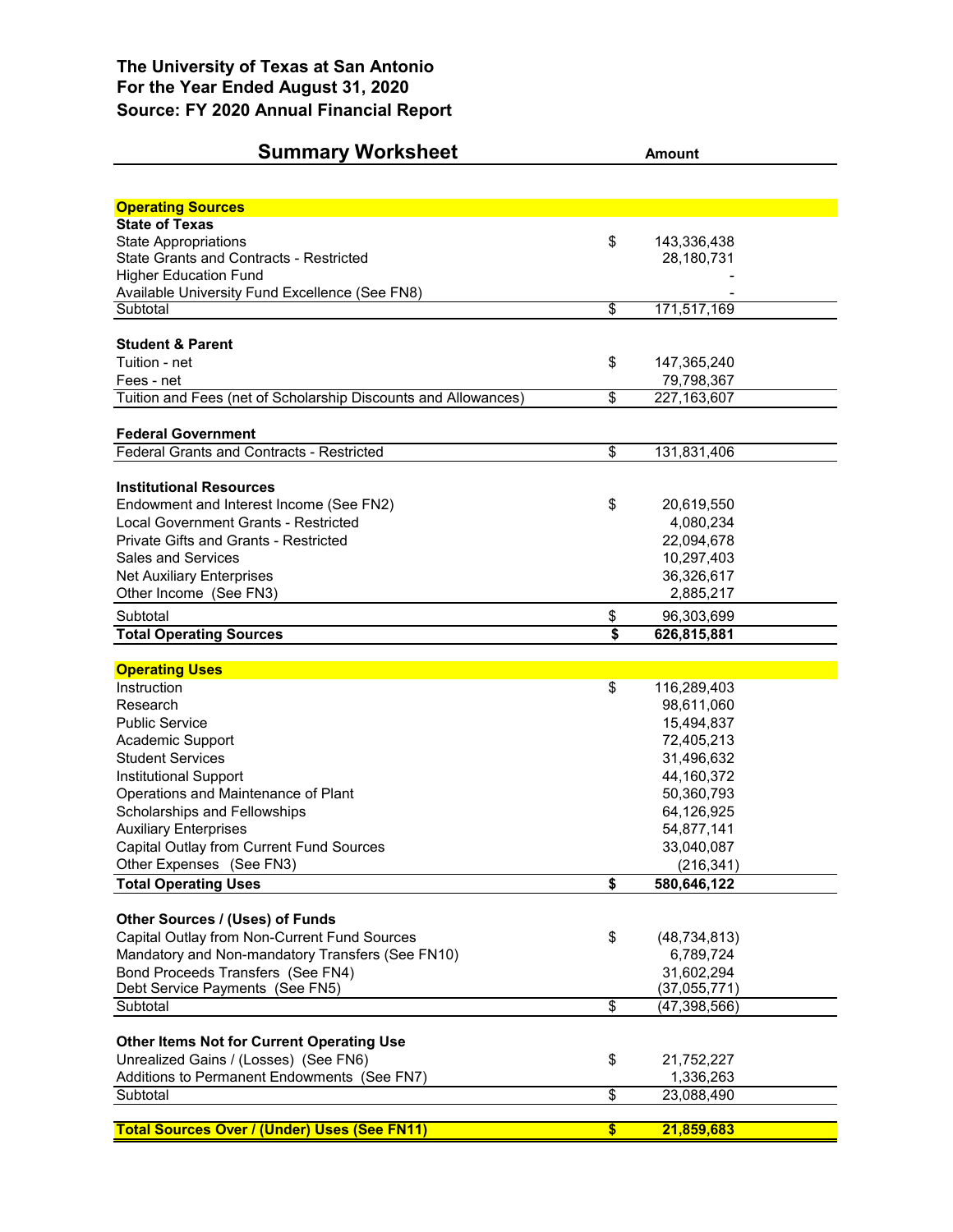## The University of Texas at San Antonio **Mark Conservest of the Marketian Mullet** Process of Please enter only whole numbers.

**For the Year Ended August 31, 2020 Do not use "Named Areas".**

**Your File Name: 110 - S & U - FY 2020 - S-A.xlsx** 

**DETAIL WORKSHEET FY 2020**

**Source: FY 2020 Annual Financial Report Do not link to external spreadsheets.**

|                                                                           |                                     |                |                                 |                                 |                   |                                                                 |                     |                                      |                        | <b>FY 2020</b>               |
|---------------------------------------------------------------------------|-------------------------------------|----------------|---------------------------------|---------------------------------|-------------------|-----------------------------------------------------------------|---------------------|--------------------------------------|------------------------|------------------------------|
| <b>Operating Sources</b>                                                  | <b>Educational &amp;</b><br>General | Designated     | Auxiliary<br><b>Enterprises</b> | <b>Restricted</b><br>Expendable | <b>Loan Funds</b> | Annuity, Life &<br><b>Endowment and</b><br><b>Similar Funds</b> | Unexpended<br>Plant | <b>Retirement of</b><br>Indebtedness | Investment In<br>Plant | Primary<br><b>University</b> |
| <b>State of Texas</b>                                                     |                                     |                |                                 |                                 |                   |                                                                 |                     |                                      |                        |                              |
| <b>State Appropriations</b>                                               | 143,336,438                         |                |                                 |                                 |                   |                                                                 |                     |                                      |                        | 143,336,438                  |
| State Grants and Contracts - Restricted                                   | 25,555,727                          | 1,225,000      |                                 | 1,400,004                       |                   |                                                                 |                     |                                      |                        | 28,180,731                   |
| <b>Higher Education Fund</b>                                              |                                     |                |                                 |                                 |                   |                                                                 |                     |                                      |                        |                              |
| Available University Fund Excellence (See FN8)                            |                                     |                |                                 |                                 |                   |                                                                 |                     |                                      |                        |                              |
| Subtotal                                                                  | 168,892,165                         | 1,225,000      | $\sim$                          | 1,400,004                       | $\sim$            | $\overline{\phantom{a}}$                                        |                     | $\sim$                               | $\sim$                 | 171,517,169                  |
|                                                                           |                                     |                |                                 |                                 |                   |                                                                 |                     |                                      |                        |                              |
| <b>Student &amp; Parent</b>                                               |                                     |                |                                 |                                 |                   |                                                                 |                     |                                      |                        |                              |
| <b>Tuition Potential 100%</b>                                             | 62,686,170                          | 162,515,981    | $\sim$                          | $\sim$                          |                   | $\overline{\phantom{a}}$                                        |                     | $\sim$                               | $\sim$                 | 225,202,151                  |
| Waivers - Statutory (Not Reported in AFR) (Enter as Negative No.)         | (12,062,282)                        |                |                                 |                                 |                   |                                                                 |                     |                                      |                        | (12,062,282)                 |
| Waivers - Institutional (Not Reported in AFR) (Enter as Negative No.)     |                                     |                |                                 |                                 |                   |                                                                 |                     |                                      |                        |                              |
| Exemptions - Statutory (Not Reported in AFR) (Enter as Negative No.)      |                                     |                |                                 |                                 |                   |                                                                 |                     |                                      |                        |                              |
| Exemptions - Institutional (Not Reported in AFR) (Enter as Negative No.)  |                                     |                |                                 |                                 |                   |                                                                 |                     |                                      |                        |                              |
| Tuition - Gross - AFR Presentation                                        | 50,623,888                          | 162,515,981    |                                 |                                 |                   |                                                                 |                     |                                      |                        | 213.139.869                  |
| Waivers - Statutory (Reported in AFR) (Enter as Negative No.)             |                                     |                |                                 |                                 |                   |                                                                 |                     |                                      |                        |                              |
| Waivers - Institutional (Reported in AFR) (Enter as Negative No.)         |                                     |                |                                 |                                 |                   |                                                                 |                     |                                      |                        |                              |
| Exemptions - Statutory (Reported in AFR) (Enter as Negative No.)          | (3,439,369)                         | (15, 812, 592) |                                 |                                 |                   |                                                                 |                     |                                      |                        | (19, 251, 961)               |
| Exemptions - Institutional (Reported in AFR) (Enter as Negative No.)      |                                     |                |                                 |                                 |                   |                                                                 |                     |                                      |                        |                              |
| All Other Scholarship Disc.& Allow. (Enter as Negative No.)               | (12, 330, 606)                      | (34, 192, 062) |                                 |                                 |                   |                                                                 |                     |                                      |                        | (46, 522, 668)               |
| Tuition - net                                                             | 34,853,913                          | 112,511,327    |                                 |                                 |                   |                                                                 |                     |                                      |                        | 147,365,240                  |
|                                                                           |                                     |                |                                 |                                 |                   |                                                                 |                     |                                      |                        |                              |
| Fees Potential 100%                                                       | 4,964,729                           | 76,292,520     | 34,008,852                      |                                 |                   |                                                                 |                     |                                      |                        | 115,266,101                  |
| Waivers - Statutory (Not Reported in AFR) (Enter as Negative No.)         |                                     |                |                                 |                                 |                   |                                                                 |                     |                                      |                        |                              |
| Waivers - Institutional (Not Reported in AFR) (Enter as Negative No.)     |                                     |                |                                 |                                 |                   |                                                                 |                     |                                      |                        |                              |
| Exemptions - Statutory (Not Reported in AFR) (Enter as Negative No.)      |                                     |                |                                 |                                 |                   |                                                                 |                     |                                      |                        |                              |
| Exemptions - Institutional (Not Reported in AFR) (Enter as Negative No.)  |                                     |                |                                 |                                 |                   |                                                                 |                     |                                      |                        |                              |
| Fees - Gross - AFR Presentation                                           | 4,964,729                           | 76,292,520     | 34,008,852                      |                                 |                   |                                                                 |                     |                                      |                        | 115,266,101                  |
| Waivers - Statutory (Reported in AFR) (Enter as Negative No.)             |                                     |                |                                 |                                 |                   |                                                                 |                     |                                      |                        |                              |
| Waivers - Institutional (Reported in AFR) (Enter as Negative No.)         |                                     |                |                                 |                                 |                   |                                                                 |                     |                                      |                        |                              |
| Exemptions - Statutory (Reported in AFR) (Enter as Negative No.)          |                                     |                | (2,378,963)                     |                                 |                   |                                                                 |                     |                                      |                        | (2,378,963)                  |
| Exemptions - Institutional (Reported in AFR) (Enter as Negative No.)      |                                     |                |                                 |                                 |                   |                                                                 |                     |                                      |                        |                              |
| All Other Scholarship Disc.& Allow. (Enter as Negative No.)               | (1,546,575)                         | (23, 474, 497) | (8,067,699)                     |                                 |                   |                                                                 |                     |                                      |                        | (33,088,771)                 |
| Fees - net                                                                | 3,418,154                           | 52,818,023     | 23,562,190                      |                                 |                   |                                                                 |                     |                                      |                        | 79,798,367                   |
|                                                                           |                                     |                |                                 |                                 |                   |                                                                 |                     |                                      |                        |                              |
| Net Tuition and Fees (Funds Collected)                                    | 38,272,067                          | 165,329,350    | 23,562,190                      | $\sim$                          | $\sim$            | $\sim$                                                          | $\sim$              | $\sim$                               | $\sim$                 | 227, 163, 607                |
|                                                                           |                                     |                |                                 |                                 |                   |                                                                 |                     |                                      |                        |                              |
| <b>Federal Government</b><br>Federal Grants and Contracts - Restricted    |                                     | 7,864,879      |                                 | 123,966,527                     |                   |                                                                 |                     |                                      |                        | 131,831,406                  |
|                                                                           |                                     |                |                                 |                                 |                   |                                                                 |                     |                                      |                        |                              |
|                                                                           |                                     |                |                                 |                                 |                   |                                                                 |                     |                                      |                        |                              |
| <b>Institutional Resources</b><br>Endowment and Interest Income (See FN2) | 1,656,927                           | 6,175,582      | 2,551,878                       | 9,418,425                       | 15,233            | (132)                                                           | 801,637             |                                      |                        | 20,619,550                   |
| Local Government Grants - Restricted                                      |                                     | 282,138        |                                 | 3,798,096                       |                   |                                                                 |                     |                                      |                        | 4,080,234                    |
| Private Gifts and Grants - Restricted                                     |                                     | 227,621        |                                 | 21,867,057                      |                   |                                                                 |                     |                                      |                        | 22,094,678                   |
| Sales and Services                                                        |                                     | 7,722,958      |                                 | 2,574,445                       |                   |                                                                 |                     |                                      |                        | 10,297,403                   |
| <b>Net Auxiliary Enterprises</b>                                          |                                     |                | 36,326,617                      |                                 |                   |                                                                 |                     |                                      |                        | 36,326,617                   |
| Other Income (See FN3)                                                    | (75,000)                            | 2,061,100      | 3,352                           | 791,731                         | 181,262           |                                                                 |                     |                                      | (77, 228)              | 2,885,217                    |
| Subtotal                                                                  | 1,581,927                           | 16,469,399     | 38,881,847                      | 38,449,754                      | 196,495           |                                                                 | 801,637             |                                      | (77, 228)              | 96,303,699                   |
| <b>Total Operating Sources</b>                                            | 208,746,159                         | 190,888,628    | 62,444,037                      | 163,816,285                     | 196,495           | (132)<br>(132)                                                  | 801,63              | $\overline{\phantom{a}}$             | (77, 228)              | 626,815,881                  |
|                                                                           |                                     |                |                                 |                                 |                   |                                                                 |                     |                                      |                        |                              |
| <b>Operating Uses</b>                                                     |                                     |                |                                 |                                 |                   |                                                                 |                     |                                      |                        |                              |
| Instruction                                                               | 96,290,653                          | 16,346,743     |                                 | 3,652,007                       |                   |                                                                 |                     |                                      |                        | 116,289,403                  |
| Research                                                                  | 45,879,815                          | 12,035,261     |                                 | 40,695,984                      |                   |                                                                 |                     |                                      |                        | 98,611,060                   |
| <b>Public Service</b>                                                     | 6,153,518                           | 1,410,911      |                                 | 7.930.408                       |                   |                                                                 |                     |                                      |                        | 15,494,837                   |
|                                                                           | 27,780,826                          | 42,480,233     |                                 | 2,144,154                       |                   |                                                                 |                     |                                      |                        | 72,405,213                   |
| Academic Support<br><b>Student Services</b>                               | 6,052,132                           | 24.244.625     |                                 | 446,572                         | 753,303           |                                                                 |                     |                                      |                        | 31.496.632                   |
| <b>Institutional Support</b>                                              | 30,329,525                          | 12,527,017     |                                 | 1,303,830                       |                   |                                                                 |                     |                                      |                        | 44,160,372                   |
| Operations and Maintenance of Plant                                       | 20,540,503                          | 21,902,835     |                                 | 577,834                         |                   |                                                                 | 7,339,621           |                                      |                        | 50,360,793                   |
| Scholarships and Fellowships                                              | 10,720,965                          | 17,926,268     |                                 | 35,479,692                      |                   |                                                                 |                     |                                      |                        | 64,126,925                   |
| <b>Auxiliary Enterprises</b>                                              |                                     | 807,832        |                                 | 3,313,215                       |                   |                                                                 |                     |                                      |                        | 54,877,141                   |
|                                                                           |                                     |                | 50,756,094                      |                                 |                   |                                                                 |                     |                                      |                        |                              |
| Capital Outlay from Current Fund Sources*                                 | 685,622                             | 14,551,195     | 821,287                         | 16,981,983                      |                   |                                                                 |                     |                                      |                        | 33,040,087                   |
| Other Expenses (See FN3)                                                  |                                     |                |                                 |                                 | (216, 341)        |                                                                 |                     |                                      |                        | (216, 341)                   |
| Total Operating Uses                                                      | 244,433,559                         | 164,232,920    | 51,517,381                      | 112,525,679                     | 536,962           |                                                                 | 7.339.621           |                                      |                        | 580,646,122                  |
|                                                                           |                                     |                |                                 |                                 |                   |                                                                 |                     |                                      |                        |                              |
| Other Sources / (Uses) of Funds                                           |                                     |                |                                 |                                 |                   |                                                                 |                     |                                      |                        |                              |
| Capital Outlay from Non-Current Fund Sources**                            |                                     |                |                                 |                                 |                   |                                                                 | (48, 734, 813)      |                                      |                        | (48, 734, 813)               |
| Mandatory and Non-mandatory Transfers (See FN10)                          | 41,134,398                          | 9,653,783      | (4,950,602)                     | (54,656,969)                    | 300,504           | 1,664,658                                                       | 13,643,952          |                                      |                        | 6,789,724                    |
| Bond Proceeds Transfers In (See FN4)                                      |                                     |                |                                 |                                 |                   |                                                                 | 31,602,294          |                                      |                        | 31,602,294                   |
| Debt Service Payments (See FN5)                                           | (16,640,762)                        | (3,993,222)    | (16, 421, 787)                  |                                 |                   |                                                                 |                     |                                      |                        | (37,055,771)                 |
| Subtotal                                                                  | 24,493,636                          | 5,660,561      | (21, 372, 389)                  | (54,656,969)                    | 300,504           | 1,664,658                                                       | (3,488,567)         |                                      |                        | (47, 398, 566)               |
|                                                                           |                                     |                |                                 |                                 |                   |                                                                 |                     |                                      |                        |                              |
| <b>Other Items Not for Current Operating Use</b>                          |                                     |                |                                 |                                 |                   |                                                                 |                     |                                      |                        |                              |
| Unrealized Gains / (Losses) (See FN6)                                     | 10,522,993                          | 3,905,901      | 468,536                         | 228,113                         |                   | 6,626,684                                                       |                     |                                      |                        | 21,752,227                   |
| Additions to Permanent Endowments (See FN7)                               |                                     |                |                                 |                                 |                   | 1,336,263                                                       |                     |                                      |                        | 1,336,263                    |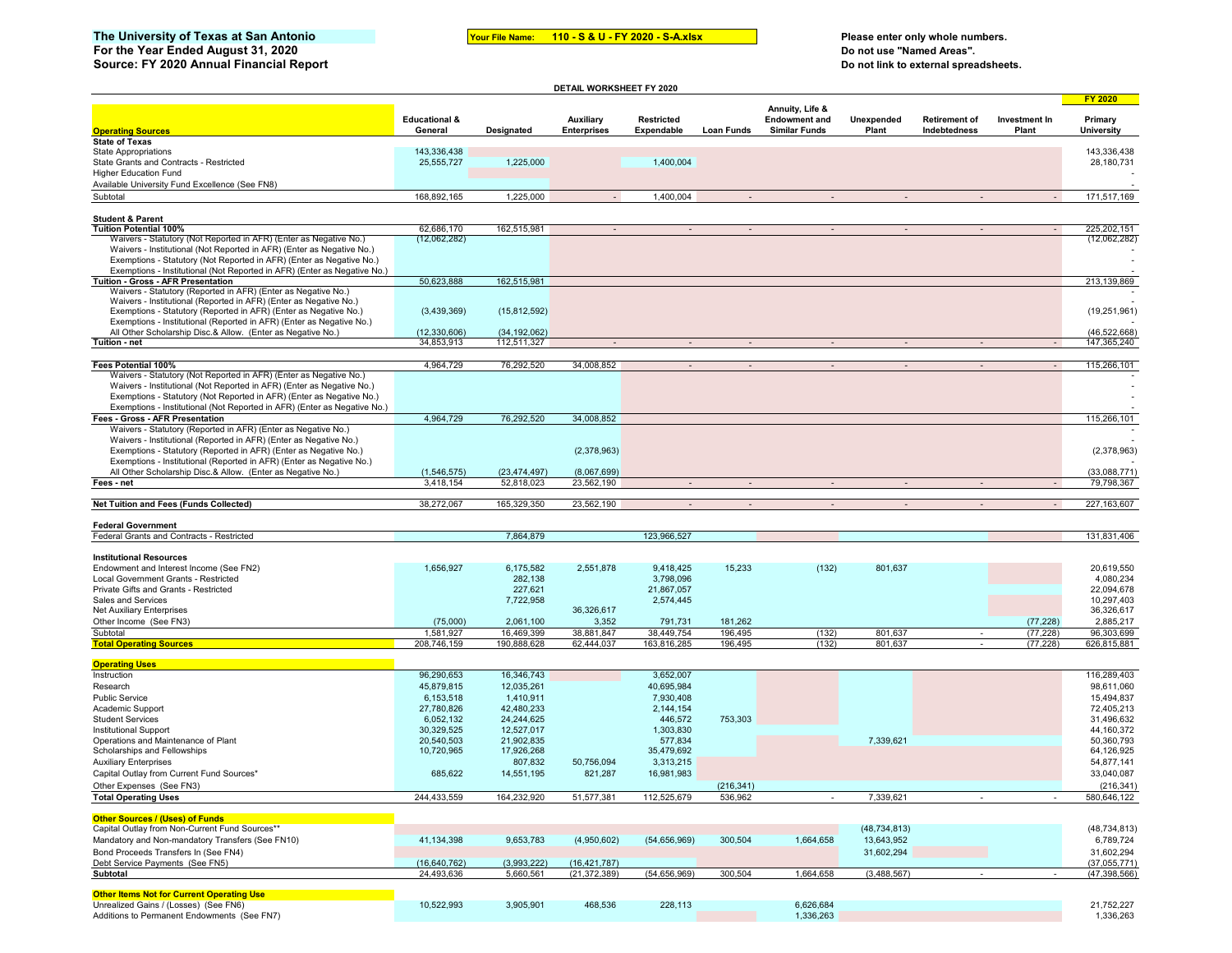| Subtotal                                             | 10,522,993 | 3,905,901  | 468,536      | 228,113       |          | 7,962,947 |              |                | 23,088,490     |
|------------------------------------------------------|------------|------------|--------------|---------------|----------|-----------|--------------|----------------|----------------|
|                                                      |            |            |              |               |          |           |              |                |                |
| <b>Total Sources Over / (Under) Uses (See FN 11)</b> | (670, 771) | 36,222,170 | (10,037,197) | (3, 138, 250) | (39,963) | 9,627,473 | (10,026,551) | (77, 228)      | 21,859,683     |
|                                                      |            |            |              |               |          |           |              |                |                |
| Bond Proceeds/(Principal Debt Payments)              |            |            |              |               |          |           |              |                |                |
| <b>Depreciation Expense</b>                          |            |            |              |               |          |           |              | (51, 138, 246) | (51, 138, 246) |
| Transfer of Capital Asset(s) from System             |            |            |              |               |          |           |              |                | $\sim$         |
| Other Post-Employment Benefit (OPEB) Expense         |            |            |              |               |          |           |              |                |                |
| Non-Cash Capital Gifts                               |            |            |              |               |          |           |              | 618,557        | 618,557        |
| Capital Outlay                                       |            |            |              |               |          |           |              | 81.774.900     | 81,774,900     |
| Change in Net Assets (Total Agrees with AFR***)      | (670.771)  | 36.222.170 | (10.037.197) | (3, 138, 250) | (39.963) | 9.627.473 | (10,026,551) | 31.177.983     | 53.114.894     |

\*Defined as any capital outlay expenses from Educational & General, Designated, Auxiliary, or Restricted Expendable Funds.<br>\*\*Defined as any capital outlay expense from funds other than Educational & General, Designated, Au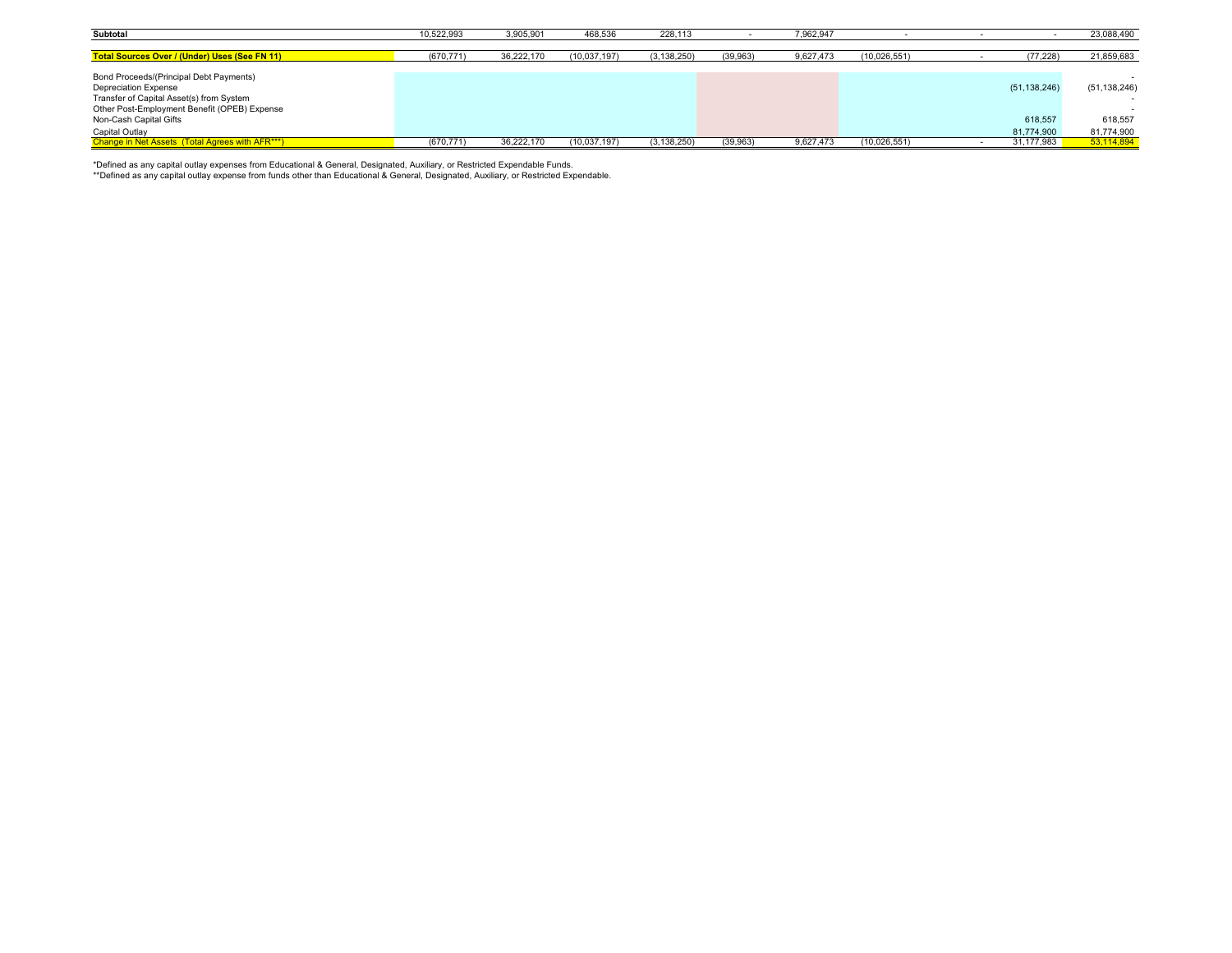**Note; This tab is only for individual institutions/agencies, Systems do not need to complete this tab, unless they report** 

**research expenditures.**

**For the Year Entry Areas Please enter only whole numbers.**<br>Do not use "Named Areas".

**Do not link to external spreadsheets. Do not link to external spreadsheets.** Zoom % should be at 75%.

|                                                                                                                                                                                              |                               | FY 2020 Research Expenditure Survey             |                           |                                  |                       |                       |                           |                            |
|----------------------------------------------------------------------------------------------------------------------------------------------------------------------------------------------|-------------------------------|-------------------------------------------------|---------------------------|----------------------------------|-----------------------|-----------------------|---------------------------|----------------------------|
| <b>Summary of R &amp; D Expenditures</b>                                                                                                                                                     |                               |                                                 |                           |                                  |                       | <b>Overall Total</b>  | <b>Defined For Survey</b> |                            |
| R & D Expenses as defined for the Research Expenditure Survey                                                                                                                                |                               |                                                 |                           |                                  | \$                    | 98,611,060            | 98,611,060                | Difference<br>Research Per |
| R & D Expenses not meeting the narrow definition of R & D used in the Research Expenditures Survey (Must be a positive number.)                                                              |                               |                                                 |                           |                                  |                       |                       |                           | <b>SRECNP</b>              |
| Total Expenses for R & D as reported on the Schedule of Revenues, Expenses, and Changes in Net Position                                                                                      | s.                            | 98,611,060                                      |                           | 98,611,060                       |                       |                       |                           |                            |
|                                                                                                                                                                                              |                               |                                                 |                           |                                  |                       |                       |                           | <b>Balanced</b>            |
| Other Research-related Equipment Expenditures (noncurrent fund expenditures, etc. - do not include R & D plant expenses or construction)                                                     |                               |                                                 |                           |                                  |                       |                       |                           |                            |
| Indirect Costs associated with Expenses for R & D as defined for this survey                                                                                                                 |                               |                                                 |                           |                                  |                       | 7,662,806             | 7,662,806                 |                            |
| Capital Outlay for research equipment (do not include R & D plant expenses or construction)                                                                                                  |                               |                                                 |                           |                                  |                       | 27,630,751            | 27,630,751                | From FGD Tab               |
| Expenditures for conduct of R & D made by institution's research foundation or 501© corporation on behalf of the institution and not report in institution AFR, including indirect costs not |                               |                                                 |                           |                                  |                       |                       |                           |                            |
| reported above                                                                                                                                                                               |                               |                                                 |                           |                                  |                       |                       |                           |                            |
| Pass-throughs from other Texas A&M members not reported in R & D Expenditures as defined for the Research Expenditure Survey                                                                 |                               |                                                 |                           |                                  |                       |                       |                           |                            |
| <b>Total R &amp; D Expenditures</b>                                                                                                                                                          |                               |                                                 |                           |                                  |                       | 133,904,617           | 133,904,617<br>3,660,101  |                            |
| Amount of Total R & D Expenditures your institution received as a Subrecipient                                                                                                               |                               |                                                 |                           |                                  |                       |                       | 970,395                   |                            |
| Amount of Total R & D Expenditures your institution passed through to Subrecipients                                                                                                          |                               |                                                 |                           |                                  |                       |                       |                           |                            |
|                                                                                                                                                                                              |                               |                                                 |                           |                                  |                       |                       |                           |                            |
| <b>R &amp; D Expenditures By Funding Source</b>                                                                                                                                              | Federal                       | <b>State Appropriations</b><br>(see note below) | State<br>Contracts/Grants | Institution<br>Resources         | Private<br>For-Profit | Private<br>Non-Profit | Total                     |                            |
| <b>Agricultural Sciences</b>                                                                                                                                                                 | 405.772                       | $\mathbf{0}$                                    | $\mathbf{0}$              | $\Omega$                         | $\overline{0}$        | 0 <sup>5</sup>        | 405.772                   |                            |
| Biological and Other Life Sciences                                                                                                                                                           | 9,354,112                     | 4,852,223                                       | (1,830)                   | 2,122,247                        | 619,089               | 2,178,107             | 19,123,948                |                            |
| Computer Science                                                                                                                                                                             | 4,659,543                     | 2,911,409                                       | 11,994                    | 1,879,894                        | 461,206               | 360,782               | 10,284,828                |                            |
| Engineering                                                                                                                                                                                  | 5,878,749                     | 8,221,758                                       | 1,622,050                 | 6,515,551                        | 934,551               | 1,774,145             | 24,946,804                |                            |
| <b>Environmental Sciences</b>                                                                                                                                                                | 1,315,320                     | 275,545                                         | 12,102                    | 8,539,689                        | 37,922                | 12,361                | 10,192,939                |                            |
| <b>Mathematical Sciences</b>                                                                                                                                                                 | 114,886                       | 1,121,113                                       | $\mathbf{0}$              | 23,960                           | 134,622               | 91,655                | 1,486,236                 | <b>Difference</b>          |
| <b>Medical Sciences</b>                                                                                                                                                                      | 42,718                        | 30,918                                          | 720,414                   | $\Omega$                         | 120,072               | 2,921                 | 917,043                   | <b>Balanced</b>            |
| <b>Physical Sciences</b>                                                                                                                                                                     | 4,026,040                     | 2,870,829                                       | 3,617                     | 793,797                          | 839,615               | 534,431               | 9,068,329                 |                            |
| Psychology                                                                                                                                                                                   | 357.189                       | 1.202.419                                       | $\Omega$                  | 31,766                           | 1,500                 | 173                   | 1,593,047                 | Difference Must Be "-"     |
| Social Sciences                                                                                                                                                                              | 1,227,208                     | 6,435,487                                       | 328,226                   | 1,274,727                        | 193,747               | 95,247                | 9,554,642                 | and White in Color In      |
| Other Sciences not classified above                                                                                                                                                          | 1,470,996                     | 3,226,830                                       | 138,225                   | 3,584,578                        | 370,423               | 164,060               | 8,955,112                 | Order To Submit.           |
| Arts and Humanities                                                                                                                                                                          | 53,633                        | 3,757,856                                       | 5,839                     | 260,956                          | 54,624                | 271,682               | 4,404,590                 |                            |
| <b>Business Administration</b>                                                                                                                                                               | 67,872                        | 7,916,095                                       | $\Omega$                  | 432,557                          | 20,390                | 326,379               | 8,763,293                 |                            |
| Education                                                                                                                                                                                    | 5,335,374                     | 2,158,725                                       | 1,066,879                 | 719,676                          | 2,052,824             | 128,147               | 11,461,625                |                            |
| Law                                                                                                                                                                                          | (268)                         | $\Omega$                                        | $\Omega$                  | $\overline{0}$                   | 10,478                | $\overline{0}$        | 10,210                    |                            |
| Field of Study - Future Use 1                                                                                                                                                                |                               |                                                 |                           |                                  |                       |                       |                           |                            |
| Field of Study - Future Use 2                                                                                                                                                                |                               |                                                 |                           |                                  |                       |                       |                           |                            |
| Field of Study - Future Use 3                                                                                                                                                                |                               |                                                 |                           |                                  |                       |                       |                           |                            |
| Field of Study - Future Use 4                                                                                                                                                                |                               |                                                 |                           |                                  |                       |                       |                           |                            |
| Field of Study - Future Use 5                                                                                                                                                                |                               |                                                 |                           |                                  |                       |                       |                           |                            |
| Other Non-Science Activities                                                                                                                                                                 | 25,457                        | 1,584,230                                       | 1,470                     | 103,558                          | 135,075               | 10,886,409            | 12,736,199                |                            |
| <b>Total R &amp; D Expenditures By Funding Source</b>                                                                                                                                        | 34,334,601 \$<br>$\mathbb{S}$ | 46,565,437                                      | 3,908,986<br>- \$         | 26,282,956<br>$\mathbb{S}$<br>\$ | 5,986,138 \$          | 16,826,499 \$         | 133,904,617               |                            |
|                                                                                                                                                                                              |                               |                                                 |                           |                                  |                       |                       |                           |                            |
| R & D Expenditures - Select Areas of Special Interest                                                                                                                                        |                               |                                                 |                           |                                  |                       |                       |                           |                            |
| Aerospace Technology                                                                                                                                                                         | 386,609                       | $\Omega$                                        | $\Omega$                  | $\Omega$                         | $\overline{0}$        | 0 <sup>5</sup>        | 386,609                   |                            |
| Biotechnology                                                                                                                                                                                | 378,249                       | $\Omega$                                        | $\Omega$                  | $\mathbf{0}$                     | 18,136                | $\Omega$              | 396,385                   |                            |
| Cancer Research                                                                                                                                                                              | 79,098                        | $\Omega$                                        | 713,267                   | $\Omega$                         | 53,964                | $\mathbf{0}$          | 846,329                   |                            |
| Energy                                                                                                                                                                                       | 62.640                        | $\Omega$                                        | $\Omega$                  | 1,307,649                        | 748                   | $\Omega$              | 1,371,037                 |                            |
| <b>Manufacturing Technology</b>                                                                                                                                                              | 66,892                        | $\Omega$                                        | 10,877                    | 121,441                          | 117,395               | 12,028                | 328,633                   |                            |
| Materials Science                                                                                                                                                                            |                               |                                                 |                           |                                  |                       |                       |                           |                            |
| Microelectronics and Computer Technology                                                                                                                                                     | 85,990                        | 2,667,400<br>$\Omega$                           | $\Omega$                  | 456,407                          | 384,270               | $\Omega$              | 3,594,067                 |                            |
| <b>Water Resources</b>                                                                                                                                                                       | 353,894                       |                                                 | $\Omega$                  | 23,919                           | $\Omega$              | $\Omega$              | 377.813                   |                            |
| Human Stem Cells - Adult                                                                                                                                                                     |                               |                                                 |                           |                                  |                       |                       |                           |                            |
| Human Stem Cells - Embryonic                                                                                                                                                                 |                               |                                                 |                           |                                  |                       |                       |                           |                            |
| Univ Special Interest - Future Use 3<br>Univ Special Interest - Future Use 4                                                                                                                 |                               |                                                 |                           |                                  |                       |                       |                           |                            |
| Univ Special Interest - Future Use 5                                                                                                                                                         |                               |                                                 |                           |                                  |                       |                       |                           |                            |
| <b>Total R &amp; D Expenditures - Select Areas of Special Interest</b>                                                                                                                       | 1,413,372 \$<br>S.            | 2,667,400 \$                                    | 724,144 \$                | 1,909,416 \$                     | 574,513 \$            | 12,028 \$             | 7.300.873                 |                            |